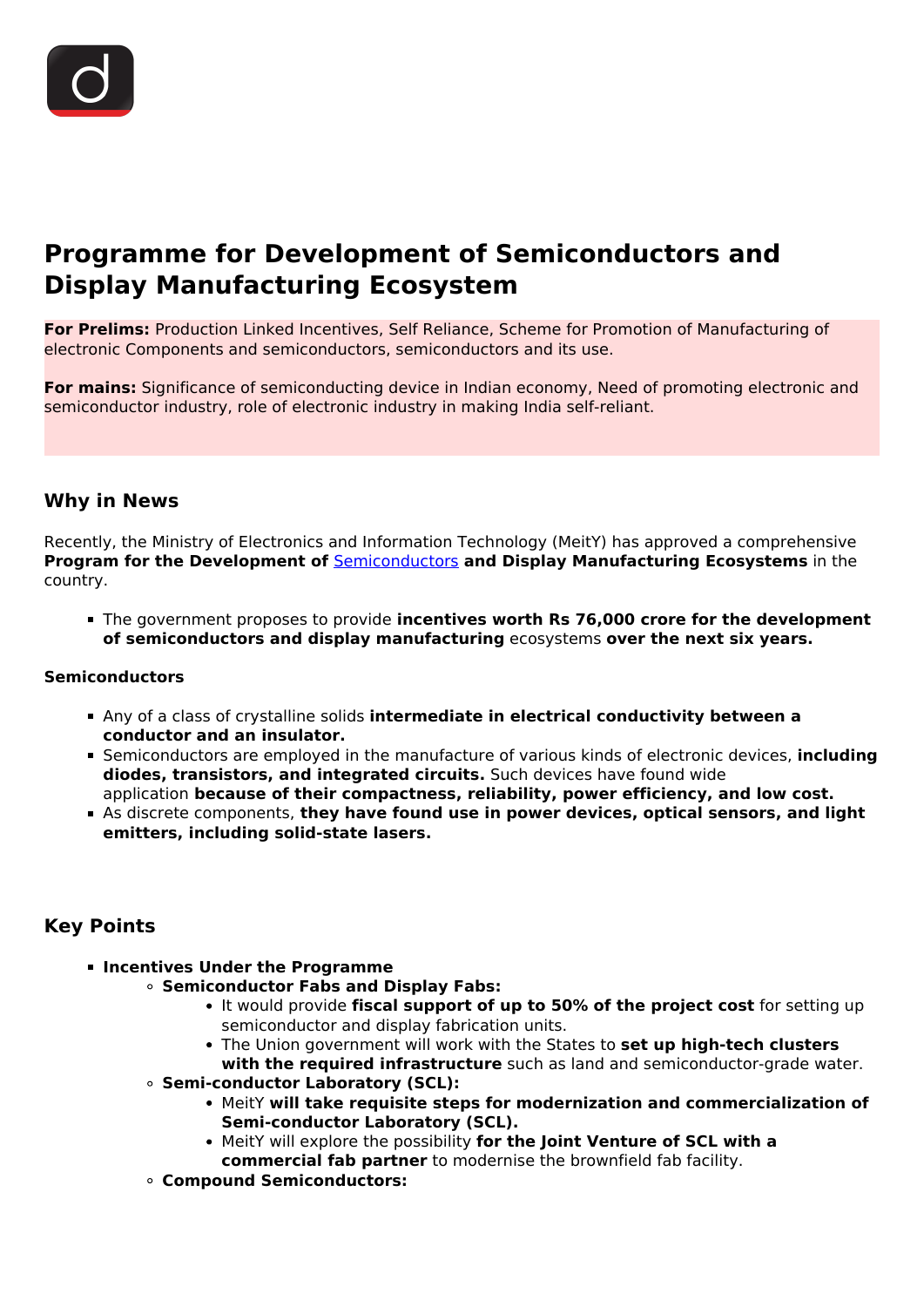- It will support fiscal support **of 30% of capital expenditure to approved units.**
- At Least **15 such units** of Compound Semiconductors and Semiconductor Packaging **are expected to be established** with Government support under this scheme.
- **Semiconductor Design Companies:**
	- The **Design Linked Incentive (DLI) Scheme shall extend product design linked incentive of up to 50%** of eligible expenditure and product deployment linked incentive of 6% - 4% on net sales for five years.
	- **Support will be provided to 100 domestic companies** of semiconductor design for Integrated Circuits (ICs), Chipsets, System on Chips (SoCs), Systems & IP Cores and semiconductor linked design.
- **India Semiconductor Mission:**
	- In order to drive the long-term strategies for developing a sustainable semiconductors and display ecosystem, a **specialised and independent India Semiconductor Mission (ISM) will be set up.**
	- ISM will be **led by global experts in the semiconductor and display industry.** It will act as the nodal agency for efficient and smooth implementation of the schemes on Semiconductors and Display ecosystem.
- **Production Linked Incentives:**
	- Incentive support to the tune of Rs.55,392 crore (7.5 billion USD) have been approved under **[PLI](/daily-updates/daily-news-analysis/production-linked-incentive-pli-scheme-for-textiles-sector)** for Largest Scale Electronics Manufacturing, PLI for IT Hardware, SPECS Scheme and **Modified** [Electronics Manufacturing Clusters](/daily-updates/daily-news-analysis/electronics-manufacturing-clusters-emc2-0-scheme) **(EMC 2.0) Scheme.**
	- In addition, PLI incentives to the quantum of Rs.98,000 crore (USD 13 billion) are approved for allied **sectors comprising ACC battery, auto components, telecom & networking products, solar PV modules and white goods.**
- **Significance:**
	- **Strategic Importance**: In the current geopolitical scenario, **trusted sources of semiconductors and displays hold strategic importance** and are key to the security of critical information infrastructure.
	- **Employment:** It will also create **highly skilled employment opportunities** to harness the demographic dividend of the country.
	- **Multiplier Effect:** Development of the semiconductor and display ecosystem will have a multiplier effect across different sectors of the economy with deeper integration to the global value chain.
	- **Boost to Electronic Sector:** The program will **usher in a new era in electronics manufacturing** by providing a globally competitive incentive package to companies in semiconductors and display manufacturing as well as design.
	- **Self Reliance:** This shall **pave the way for India's technological leadership** in these areas of strategic importance and economic self-reliance.

# **Indian Electronic Sector**

- **About:**
	- The Indian electronics sector is **tremendously growing** with the demand expected to cross **USD 400 billion by 2023-24.**
	- Domestic production has grown from USD 29 billion in 2014-15 to nearly **USD 70 billion in 2019-20 (**[Compounded Annual Growth Rate](/daily-updates/daily-news-analysis/important-facts-for-prelims-29th-april-2019) **of 25%).**
	- Most of this production takes place in the final assembly units (last-mile industries) located in India and focussing on them will **help develop deep backward linkages, thus inducing industrialisation.**
- **Need:**
	- **National Security Considerations:**
		- Most of the chips, as well as components used in Indian communication and critical systems, are imported.
		- This **could hamper national security and sovereignty** as backdoors could be programmed in chips during manufacturing, which could compromise networks and **[cyber-security.](/to-the-points/paper3/cyber-security)**
	- **Increasing Imports:**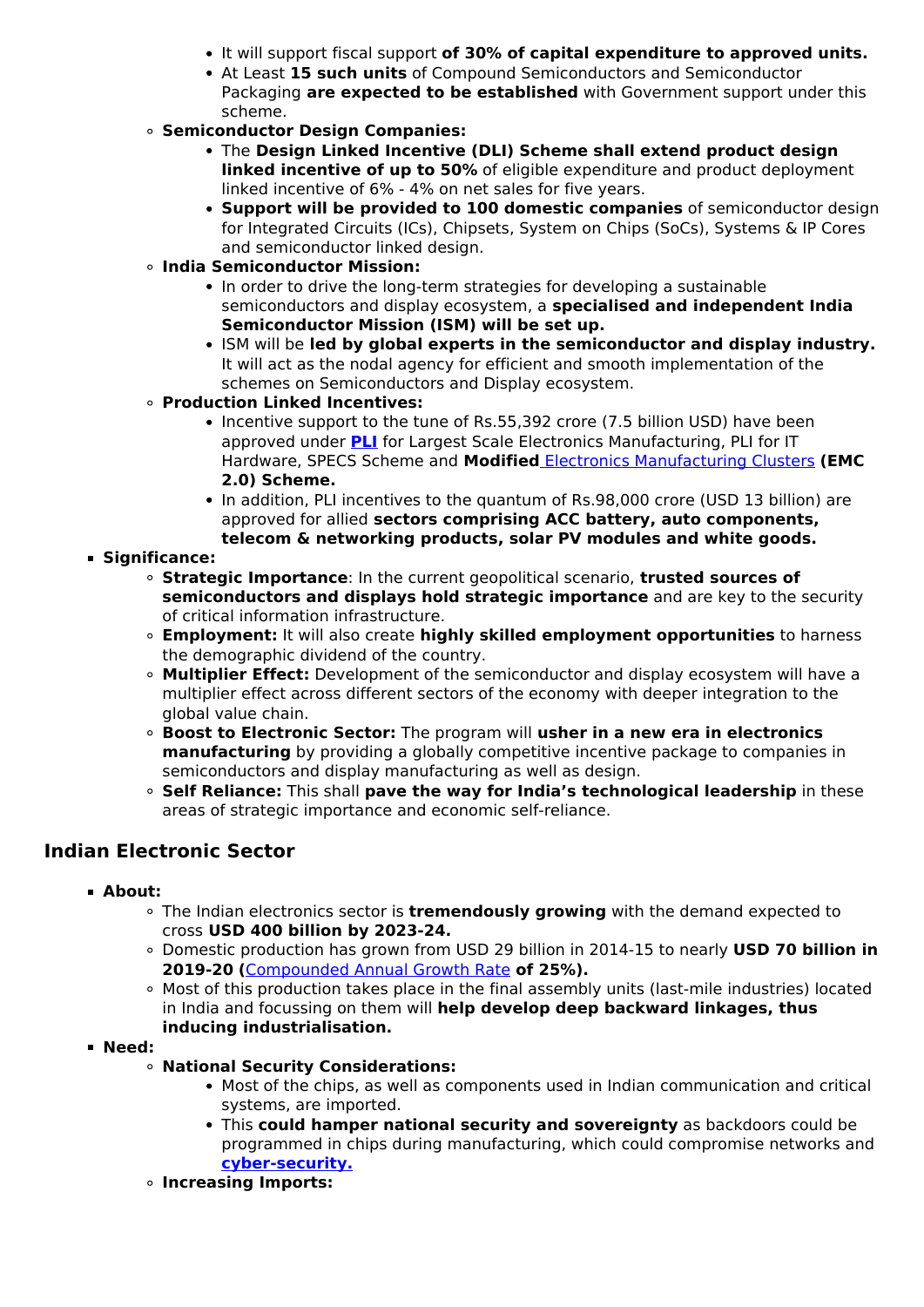- It is expected that **electronics imports will soon overtake crude oil** as India's largest import commodity which will result in assembly units ending up as little more than mere packaging units.
- **Increased Demand and Shortage Amid Covid:**
	- The **[Covid-19 pandemic](/daily-updates/daily-news-editorials/comprehensive-action-plan-for-covid-19)** and the subsequent **[lockdowns](/daily-updates/daily-news-editorials/covid-19-and-lockdown)** across the world that **forced shut crucial chip-making facilities in countries including Japan, South Korea, China and the US.**
	- Its shortage causes cascading effects, given that the first one creates pent-up demand that becomes the cause for the follow-up famine.
- **Profiting from Anti-Chinese Sentiments:**
	- Due to the **[USA's allegations on China](/daily-updates/daily-news-analysis/usa-bill-to-put-sanction-on-china)** for worsening **[Covid-19](/daily-updates/daily-news-analysis/coronavirus-disease-named-covid-19) and [India-China](/daily-updates/daily-news-analysis/india-china-conflict) [conflict](/daily-updates/daily-news-analysis/india-china-conflict)** and **[recent developments as a result of it](/daily-updates/daily-news-analysis/economic-measures-by-india-against-china)**, numerous multinational companies (MNCs) are shifting their production out of China.
- **Pushing Make in India:**
	- There is **a need to promote semiconductor manufacturing alongside assembly units** in India.
	- This will induce greater local production of components and also fuel the growth of the industry as a whole, making **[Make in India](/daily-updates/daily-news-editorials/assessment-of-make-in-india#:~:text=Make%20in%20India%20is%20designed,India%20a%20global%20manufacturing%20hub.&text=To%20create%20100%20million%20additional%20manufacturing%20jobs%20in%20the%20economy%20by%202022.)** successful.
	- **In 2019, the Union Cabinet gave its approval to the [National Policy on](/daily-updates/daily-news-analysis/national-policy-on-electronics-2019#:~:text=The%20Union%20Cabinet%20gave%20its,and%20Information%20Technology%20(MeitY).&text=creating%20an%20enabling%20environment%20for%20the%20industry%20to%20compete%20globally.) [Electronics 2019](/daily-updates/daily-news-analysis/national-policy-on-electronics-2019#:~:text=The%20Union%20Cabinet%20gave%20its,and%20Information%20Technology%20(MeitY).&text=creating%20an%20enabling%20environment%20for%20the%20industry%20to%20compete%20globally.)** which envisions positioning India as a global hub for Electronics System Design and Manufacturing.

#### **Challenges:**

- **Missing Profits:**
	- Despite the impressive growth of electronic production in India, **the net value added by production units is very low.**
	- The net value addition ranges between 5% and 15%, as most components are imported rather than locally sourced.
	- It implies that local value addition is a mere USD 7-10 billion out of a global market of USD 2.1 trillion.
- **Limited Indigenous Capability in Upstream Industries:**
	- In the era of **[global supply chains](/loksabha-rajyasabha-discussions/the-big-picture-restoring-global-supply-chains)**, the **value addition at the final stages of production is very low**, especially in electronics because the more complicated processes, involving greater value addition, occur prior to assembly, in 'upstream' industries.
	- These include the production of processors, display panels, memory chips, cameras, etc.
- **Absence of Foundries:**
	- **In the absence of foundries (semiconductor fabrication plants where microchips are produced)**, India has to **rely on foreign contractors** to produce microchips.
	- Set-up of Foundries requires **massive capital expenditure** to the tune of USD 2 billion and more.
		- Foundries are also required to adopt newer technologies and processes almost every 18 months to ensure competitiveness which means high capital depreciation and often accounts for 50-60% of the production cost.

## **Way Forward**

- Semiconductors and displays are the **foundation of modern electronics** driving the next phase of digital transformation under **[Industry 4.0.](/loksabha-rajyasabha-discussions/in-depth-industrial-revolution-4-0)**
- The new mission **should focus fiscal support**, at least for now, on other parts of the chip-making chain including design centres, testing facilities, packaging etc.
	- The total outlay of **[Scheme for Promotion of Manufacturing of Electronic](/daily-updates/daily-news-analysis/schemes-for-electronic-manufacturing) [Components and Semiconductors \(SPECS\)](/daily-updates/daily-news-analysis/schemes-for-electronic-manufacturing)** must be increased from the current Rs. 3300 crore, to attract the microchip giants.
- India's PSEs such as Bharat Electronics Ltd or Hindustan Aeronautics Ltd can be **used to set up a semiconductor fab foundry with the help of a global major.**
- **India needs to drop the dream of swadeshi semiconductors. Instead, it should aim to become a key player in a trusted, plurilateral semiconductor ecosystem** that keeps key adversaries